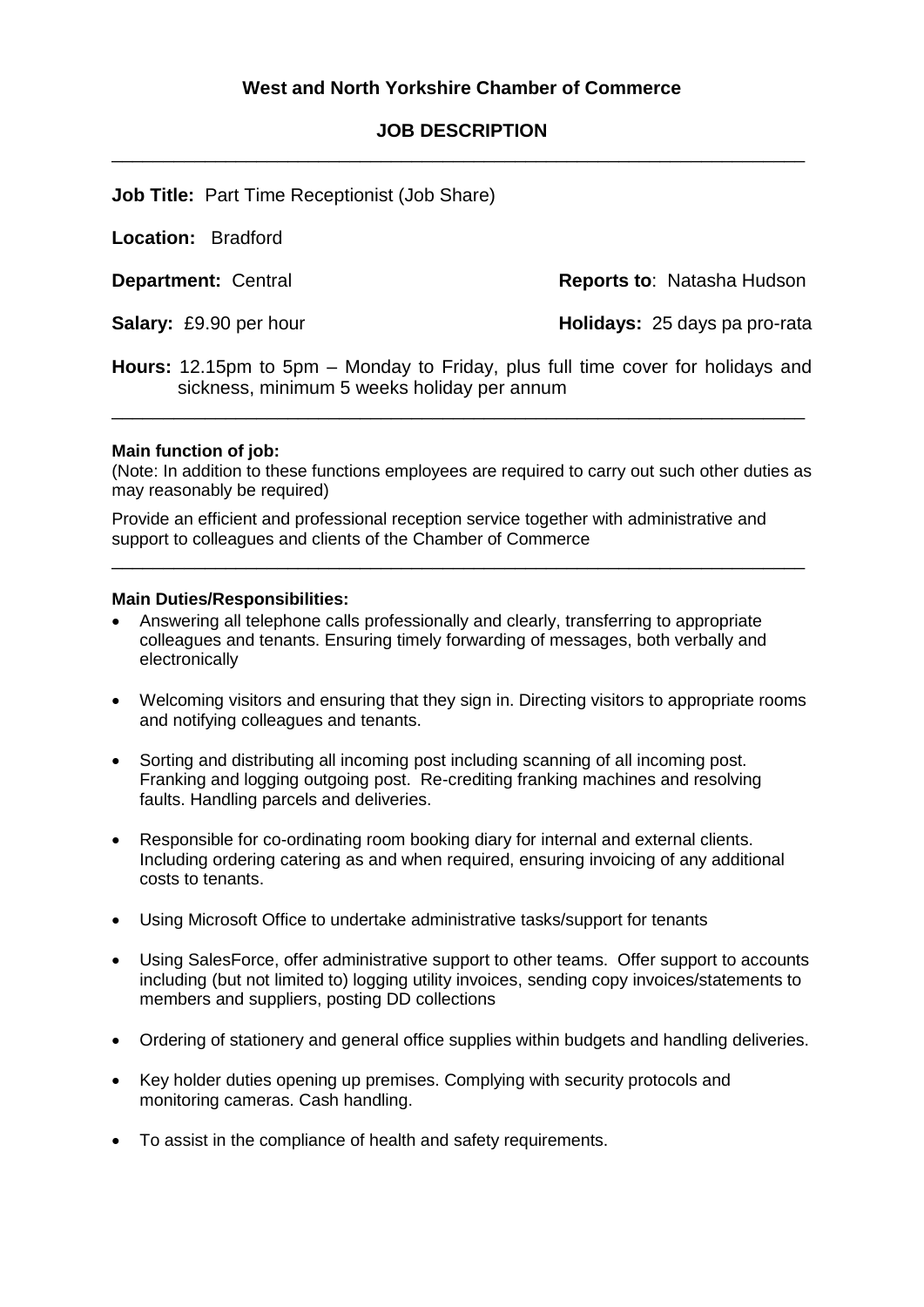- Flexibility to be able to cover out of office hours, if required and to assist with events and occasional reception cover, at other reception sites in Bradford.
- To be trained to be First Aiders and Fire Marshals.
- Any other reasonable duties